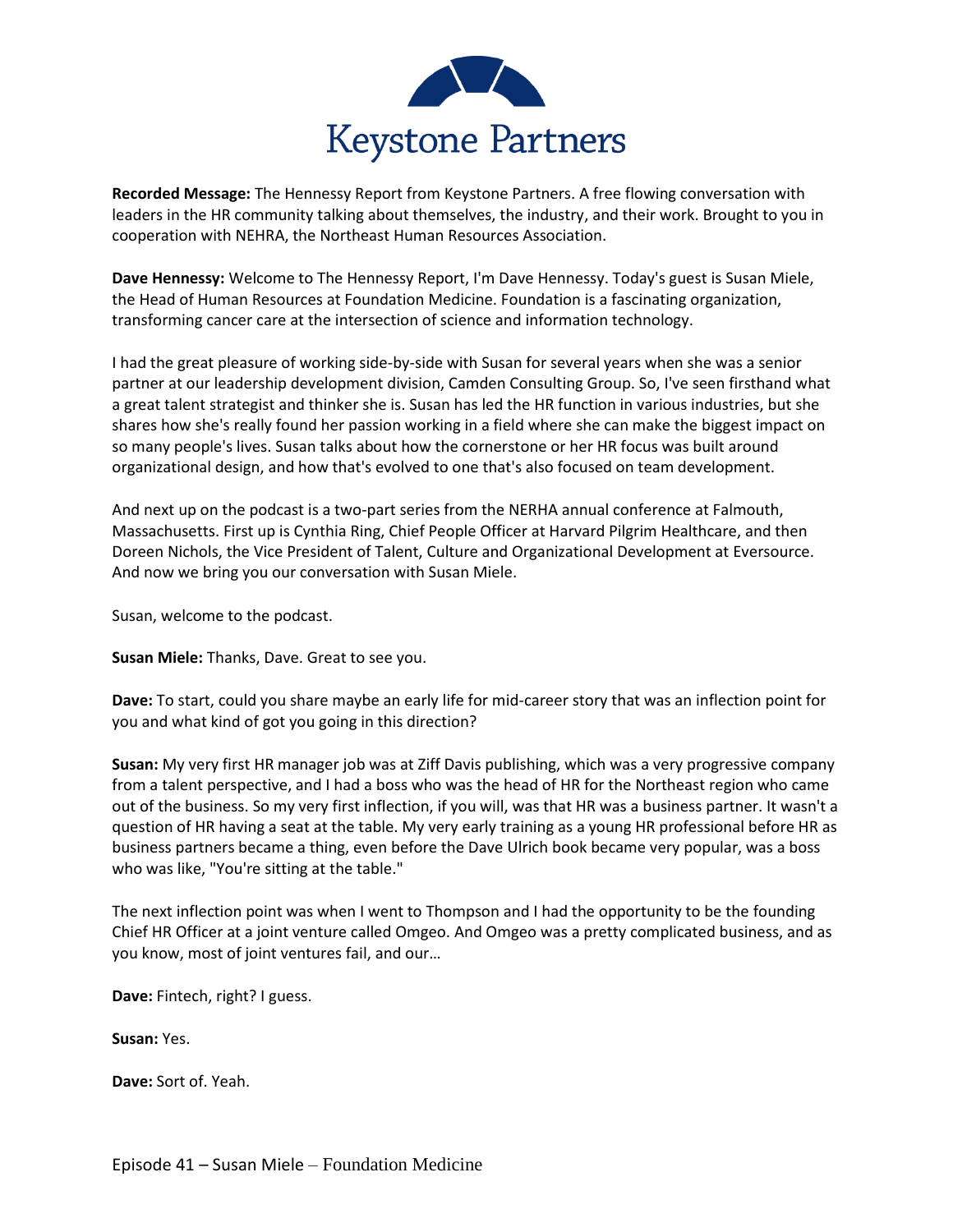

**Susan:** It was exactly that. As the founding HR leader working incredibly close partnership with strategy was when my predisposition to linking HR strategy with business strategy and really being able to tangibly say, "Here's how HR is impacting the business strategy," whether it was through retention, or hiring, or organization design structure processes and systems, that it was our partnership strategy in HR with the rest of the executive team that really enabled the success of that joint venture.

**Dave:** Mm-hmm. Right.

**Susan:** Those two inflection points were always be a business partner, and always link the work that we're doing to the business strategy, and never be HR for the sake of HR.

**Dave:** Excellent. And tell us a little bit about, now this is so exciting what you're doing here at Foundation. How did you get this job? How did you end up here?

**Susan:** I got a call from a recruiter in December of 2016, which I was not looking for a job. I was at Cambridge Associates and I was finishing my PhD. My mom had just passed away. My daughter was graduating from high school and I was like, "Oh, thank you very much, but I'm not interested." So three months later they called back. They said there had been a CEO change here at Foundation Medicine. Would I be interested in coming in for a conversation? And I was like, "I don't need to come to be told what I already know," which is I've never lead HR in a life sciences company.

**Dave:** But you did work in life science?

**Susan:** I did.

**Dave:** Right.

**Susan:** I did a lot of consulting work when I worked at Camden in life sciences. In fact, I would say 50% of my portfolio…

**Dave:** Right, right.

**Susan:** …was in life sciences. So anyway I thought, "Well, one meeting's not going to hurt." The CEO was the first meeting so I thought, "It's going to go well, or it's not going to go, and it'll be fine." So I came in. He was new to Boston, new to precision medicine, which is really what Foundation Medicine does. And he's a super eclectic guy, and we connected right away. He was like, "Okay, there's going to be three rounds of interviews."

I was still really unsure, and during that interim period, I had gotten a call about another job. So once you kind of start the process emotionally, I was interviewing at another company that I really liked and I had an offer from them, and I was not sure that I was going to have an offer from Foundation because I knew that I didn't have the leadership of HR in life sciences. And so I was waiting for my last round of interviews and I went to talk with Ralph Roberto, who has been a mentor on and off to me. And I started telling him about Foundation Medicine.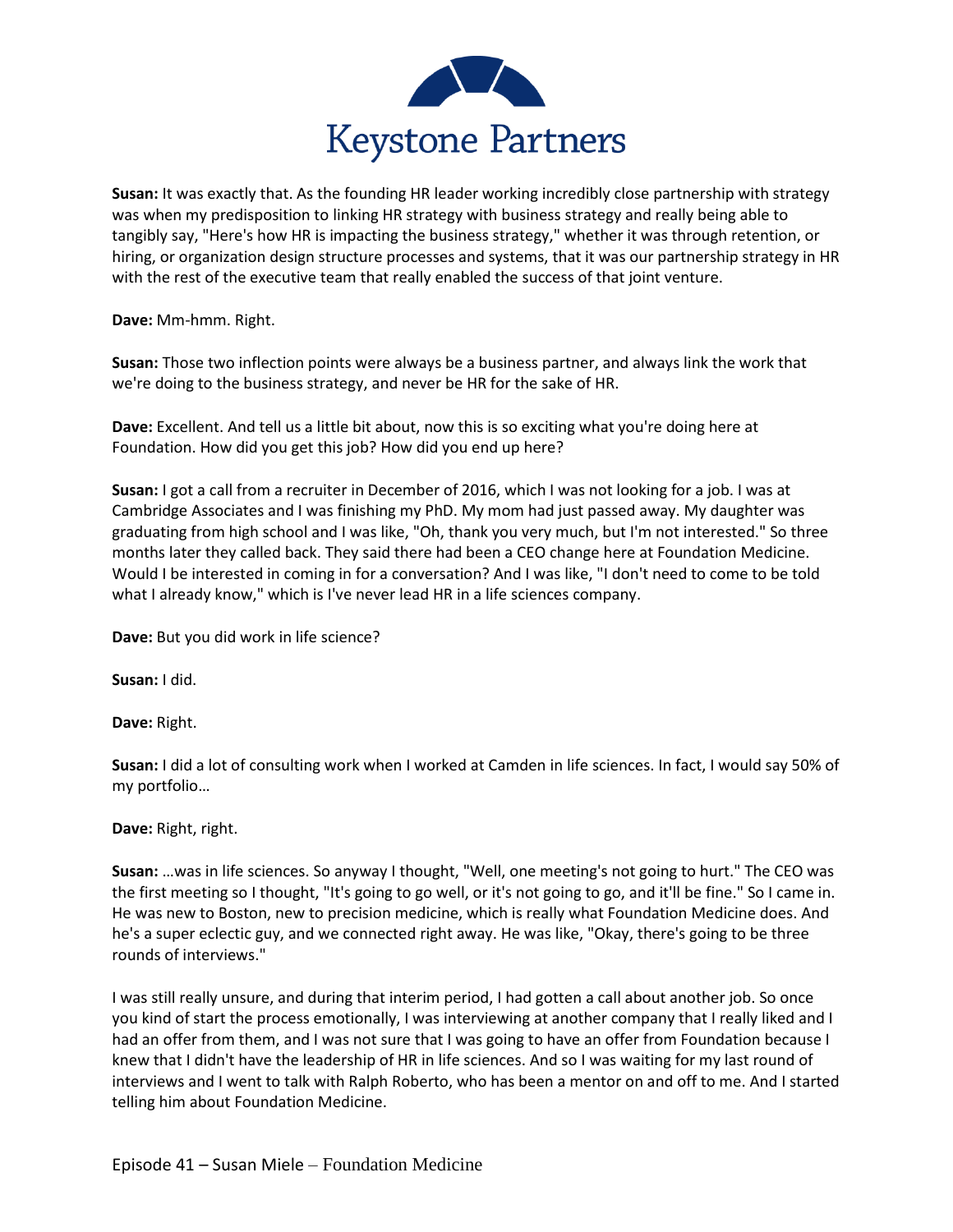

**Susan:** He's like, "You need to go there." And I was like, "But I don't have that offer yet." He's like, "You need to get it," because Foundation was doing such exciting work. And because once you join an HR team in life sciences, you're in that club. You're kind of peripherally in it..

**Dave:** Right.

**Susan:** …because I have worked with Ginger Gregory at Novartis. I worked with Maureen Powers at Cubist. I did lots of project work within some really interesting life sciences business. I came back to meet with Troy who was the CEO at the time, and he's like, "You know, I really like you." I said, "Yeah, I have another offer and I understand that I have a whole day worth of interviews next Friday." He goes, "Yeah, no. We're going to decide on Tuesday. We have an executive team meeting on Tuesday and we're going to decide on Tuesday." And I was like, "Okay."

And then on Tuesday at two o'clock, I got a phone call from the recruiter and I was told that I had gotten the offer.

**Dave:** You're moving to the Seaport.

**Susan:** Yeah.

**Dave:** So tell us a little bit about that growth and about the science.

**Susan:** One of the many interesting things about Foundation Medicine is we are both a science and a technology company, and our mission is clear. You could ask anybody who works here what our mission is and they will be able to tell you. It is to transform cancer care. And the way that we're doing that is through, we have a comprehensive genomic test, which basically tests you to tell you what are the markers of your cancer, and then how do you get the right treatment for it.

It is moving cancer treatment from sort of that blast chemo protocol…

**Dave:** Like you have this type of cancer, you go through the normal regimen. It's not that?

**Susan:** Right.

**Dave:** Not that approach?

**Susan:** Right, we're trying in fact to move as many patients as we can from a chemo-radiation kind of traditional way of treating cancer, to understanding what your cancer markers are and finding a targeted precision medicine treatment for that.

**Dave:** And are you developing those treatments or you are sourcing what's the right treatment that is out there in the world for you?

**Susan:** Yes.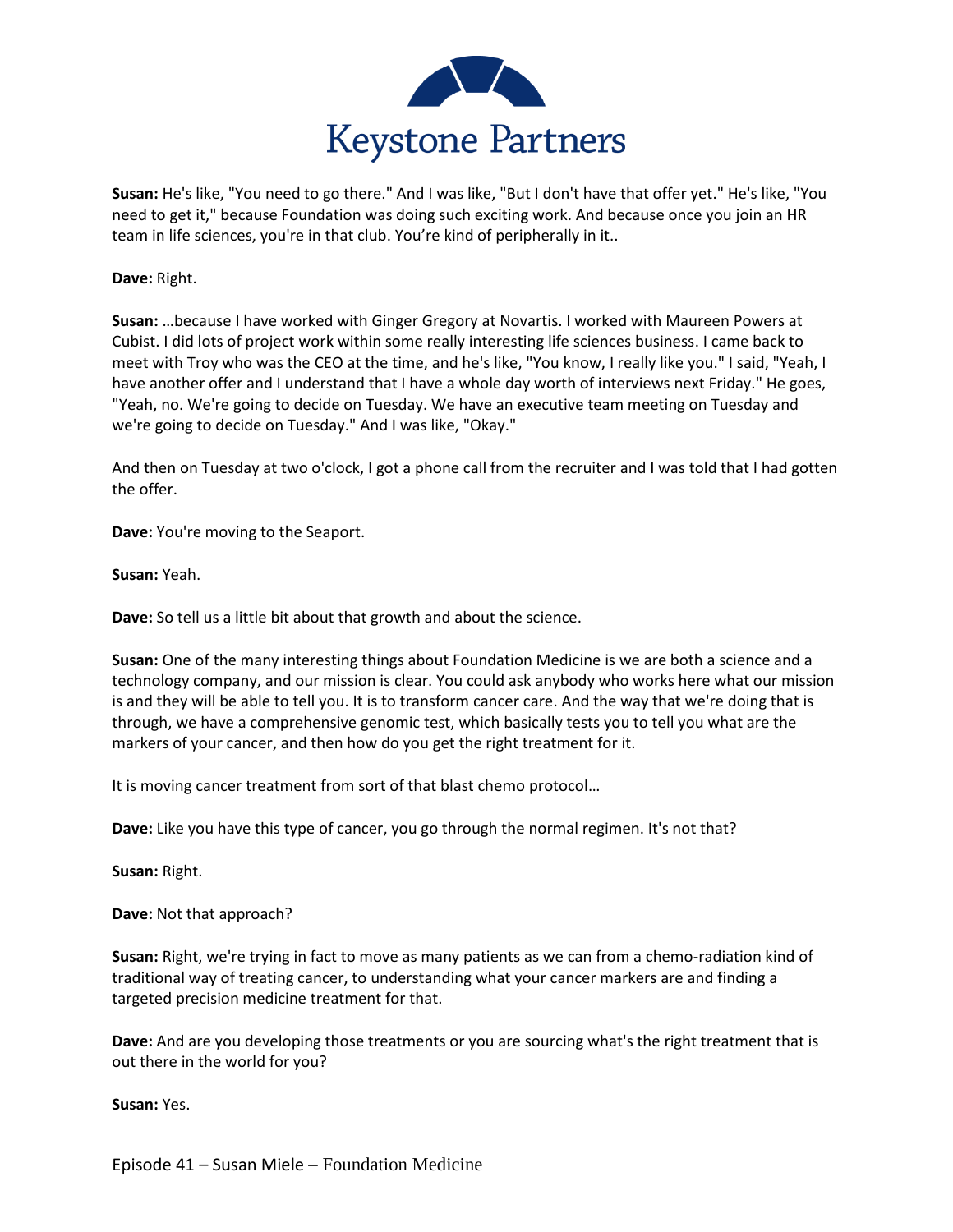

**Dave:** Okay.

**Susan:** I'll give you a great story that will I think make it very simple. We have a great patient story, 32 year-old woman who had very aggressive stage four colon cancer. We only work with late stage cancer patients, too, which is…

**Dave:** And that's a very high likelihood of not making it?

**Susan:** Right, stage three, stage four.

**Dave:** Yeah, yeah.

**Susan:** Stage four is most terminal. Stage four colon cancer, she had a Foundation Medicine test, which is basically her physician ordered the test. They did a biopsy of her tumor. They sent it into the lab. The lab did its thing. The test showed that her cancer markers, the tumor markers were actually breast cancer tumor markers that could be treated with a breast cancer drug.

**Dave:** Wow.

**Susan:** So she is full-remission. Cured, almost.

**Dave:** Right.

**Susan:** I don't know if she's at the five year mark yet.

**Dave:** Right.

**Susan:** But the uniqueness of that tumor was that it was genetically matched with a breast cancer biomarker. So we were able to tell her that and she was able to get a totally different treatment other than chemo and radiation, which is a standard protocol when you don't know what the underlying genesis of the cancer is.

**Dave:** How do the patients come to Foundation? Is it their doctors are recommending, "Here, this is a great option."

**Susan:** Yes.

**Dave:** Do you work directly with the care providers?

**Susan:** We have two primary business lines of helping patients get our test. One is doctors, oncology centers across the country that we work with, and they say to their patient, "We think you should get the Foundation Medicine test." They do a biopsy. Right now our main product is a tissue biopsy. Sometimes in late stage cancer patients tissue is hard to get, so we are launching a similar product that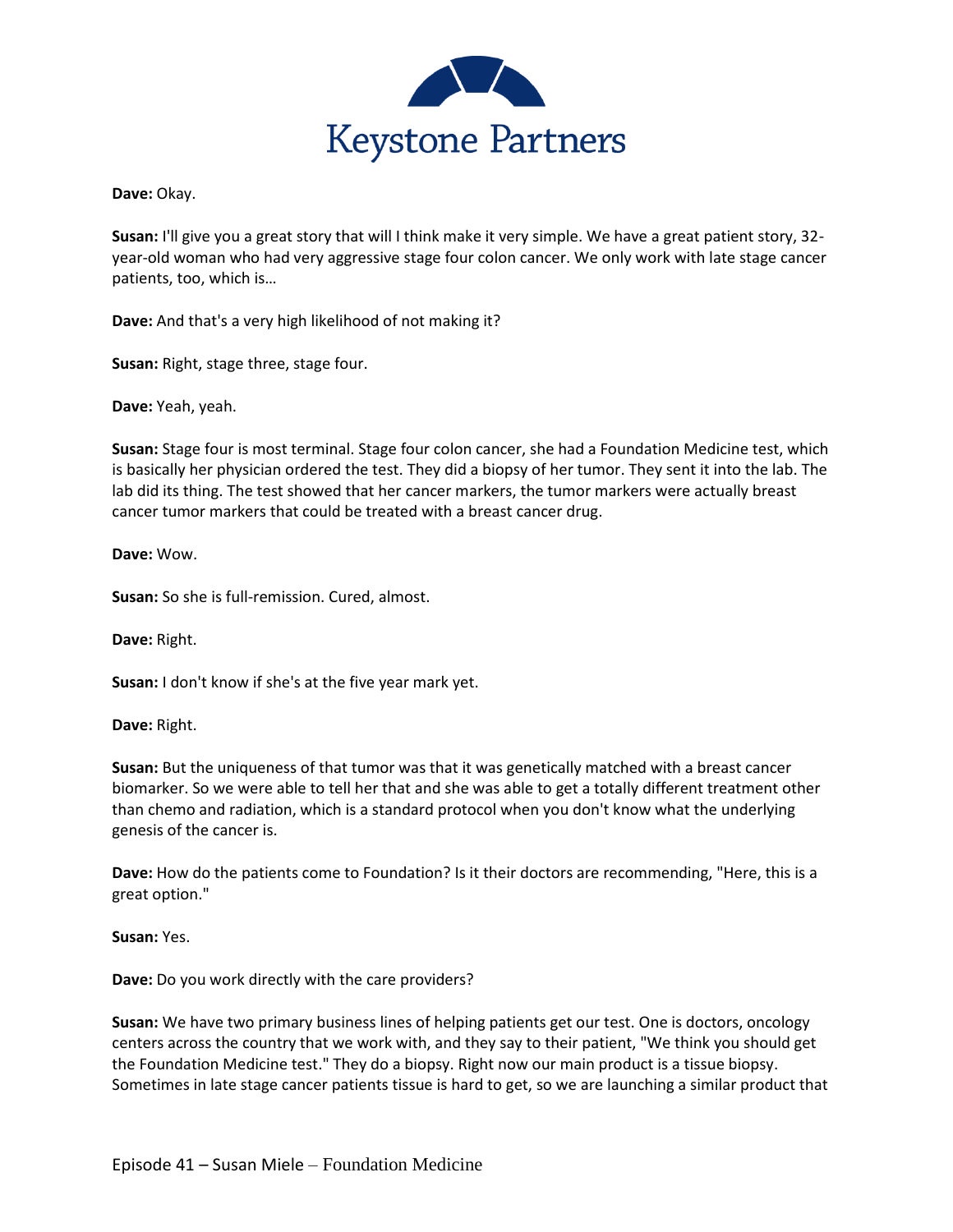

is liquid, so some from order in, client services, through report out, and that's where the technology piece comes in, which I'll circle back to that.

The science part is, test comes in and there's a whole assay development lab that does the testing on the tumor that spits out a medical report, that basically tells the doctor here's what the tumor looks like and here's the possible treatments. We have a comprehensive database that matches tumor type and biomarkers with treatments. So that's our clinical patient direct business.

We then have a huge part of our business which works with the pharmaceutical companies who are trying to find patients to do clinical trials. So they have a drug that they're trying to get to certain types of patients and we are working with them.

**Dave:** So there's a partnership component?

**Susan:** Partnership with many, many biopharma companies to help match their precision medicine with the right client or patient base. So it's super cool.

**Dave:** That is really amazing. And you recently got bought by Roche?

**Susan:** Yes. Yes.

**Dave:** Talk a little bit about that and what that means for the growth.

**Susan:** When I joined Foundation, Roche had a 57% stake in Foundation because they are very dedicated to precision health for the sake of patients. So Roche is 135-year-old business based in Switzerland. It's family-owned, it's a long game for them.

**Dave:** Not quarterly earnings game?

**Susan:** No, no, it's not a quarterly earnings game at all. We feel very fortunate to have been purchased a 100% by Roche because it took us off the street, and it took us off of that quarterly pressure to get profitable, and it was a tremendous infusion of capital to facilitate our growth exponentially. So hence why we, we had high growth, but now we were able to really accelerate that growth with the investment by Roche. And because Roche is a drug company, we are run as an independent unit because if we weren't, then all those other biopharma partners would not want to work with us.

**Dave:** Oh, that's good.

**Susan:** I think we all feel very fortunate from a human resources and business perspective that we kind of have the best of both worlds. We're part of this giant pharmaceutical company that has tons of money and is really invested in precision health, and we have the autonomy of being an independent company. So for me and for the team of HR people here, I feel like there isn't really a better place to be doing HR. Because we get to invest deeply in our people. We get to be part of and learn and pull from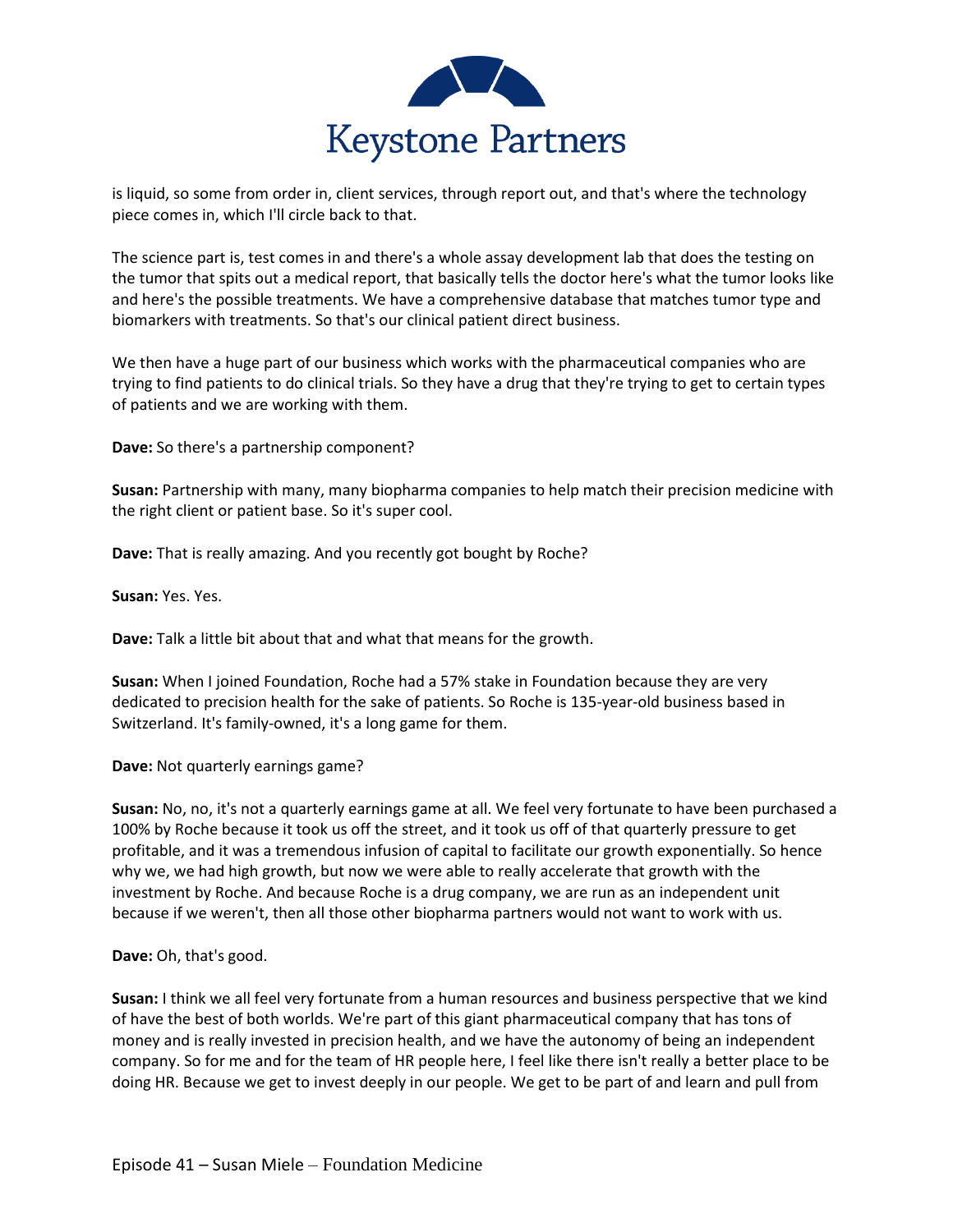

this giant, very successful, very well thought of from a people perspective company, and we get to keep our autonomy.

**Dave:** That's exciting. That's great.

**Susan:** It's kind of like win, win, win.

**Dave:** Yeah.

**Susan:** Now I have HR colleagues where it's sometimes being the head of HR can be quite lonely. Now I have HR colleagues at Roche and Genentech, which is really the US headquarters of Roche that we can bounce ideas off of…we have regular meetings to say we're struggling with this problem…or do you need help on this. And we can use their comp expertise to help facilitate our work here.

**Dave:** That's great.

**Susan:** So it's very positive.

**Dave:** Can you talk a little bit about your new building, your plan for the Seaport?

**Susan:** We have grown quite exponentially. We had 900 people at the end of last year. We'll end this year at 15- or 16-hundred and we expect to double here in Boston, Cambridge in the next two to three years. And when we started looking for where we could house everybody, because now we're…

**Dave:** Because you're scattered around Cambridge. I've been to several offices here.

**Susan:** Yeah, we have a building that holds 500 people, which is our lab space here in Cambridge that we leased the entire building, but we outgrew it, and now we have people here at this adjacent office building, and we took two floors in the Seaport, in the PTC building a few months ago. And then we started looking around for 3,500 employees co-located, that kind of takes where we are now in Seaport and where we are in Cambridge. So we ended up choosing to work with WS Development and Seaport and we will be the lease holders of a brand new headquarters.

**Dave:** You'll be the name on the building?

**Susan:** Yeah, 400 Summer.

**Dave:** 400 Summer.

**Susan:** Yeah.

**Dave:** That's great.

**Susan:** It's 2022 building completion. We haven't broken ground yet. So it's expected.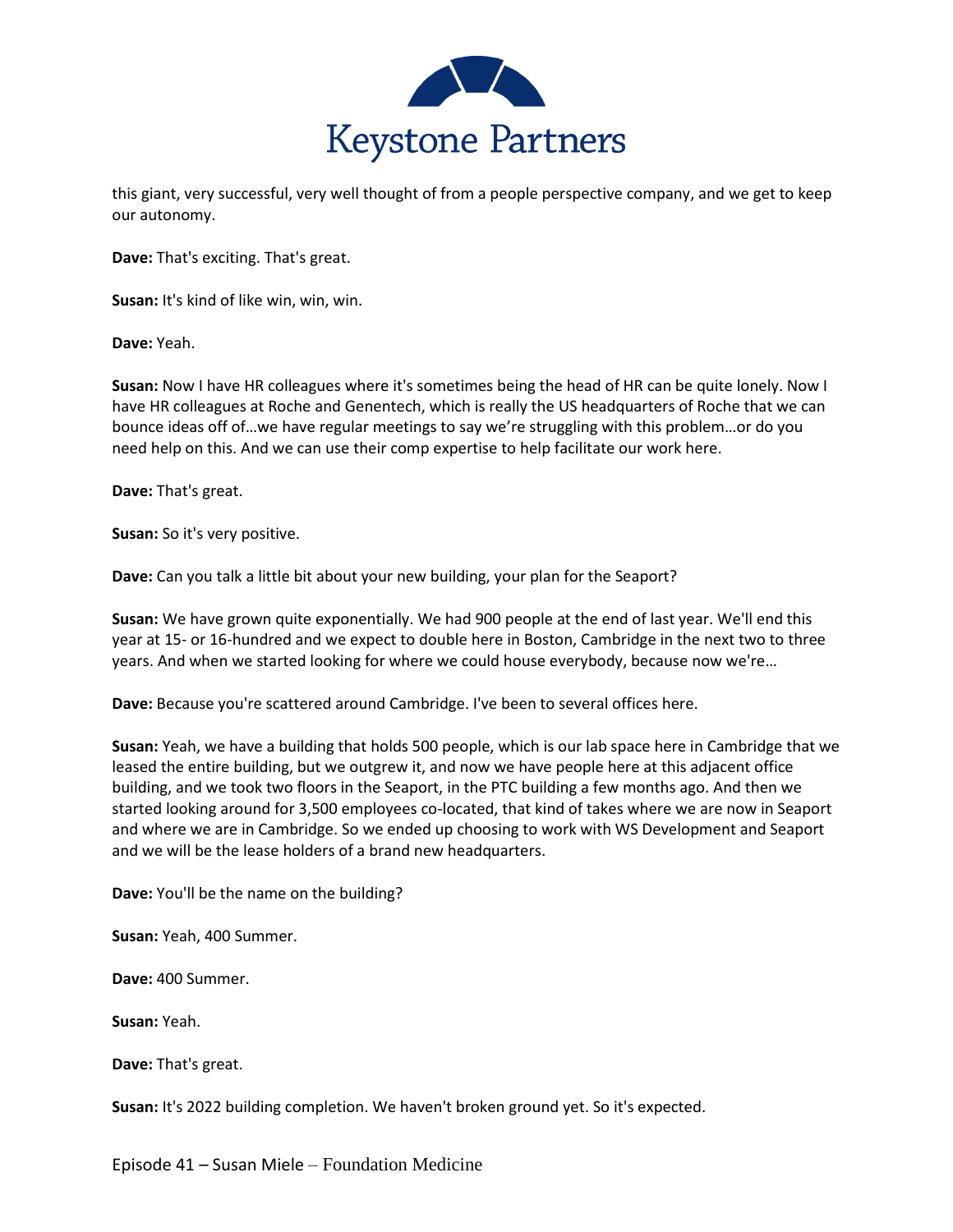

**Dave:** I know it just hit the news not too long ago.

**Susan:** Yeah, yeah, it will be beautiful and the location of it is really accessible from public transportation because the 93 and the Mass Pike will be able to pull right into the parking lot.

**Dave:** That's great, we're learning that so many more HR leaders like you are having much more input on the design of space because it impacts culture.

**Susan:** Yep.

**Dave:** It sounds like you're working on that, as well. What are you thinking about as you think about the space? What are your goals?

**Susan:** Well, it's so interesting that you asked that because the space at our building over at 150 is so much more collaborative than this temporary space that we're in here. And we have noticed a difference just in human resources and how we communicate and work together here versus there. The walls were lower there, the cubes were smaller. We were able to like kind of reach out and talk.

My office was all glass and didn't have a door like this. So just the impact that space has on collaboration is just incredible. So my employee engagement team will be leading the employee engagement effort around what should the space be like in that new building, really to facilitate our values around patients, collaboration, innovation, and passion.

**Dave:** Yeah.

**Susan:** We're going to try to infuse and use our values to inform how we work together in this new space.

**Dave:** That's great.

**Susan:** So it's super exciting.

**Dave:** You mentioned the values.

**Susan:** Yep.

**Dave:** And why don't we shift to what you're doing and your goals for HR here. Why don't you describe the culture?

**Susan:** The culture has been in transition because we went from being a venture-backed company, we're only 10 years old.

**Dave:** It was Third Rock, right, yeah.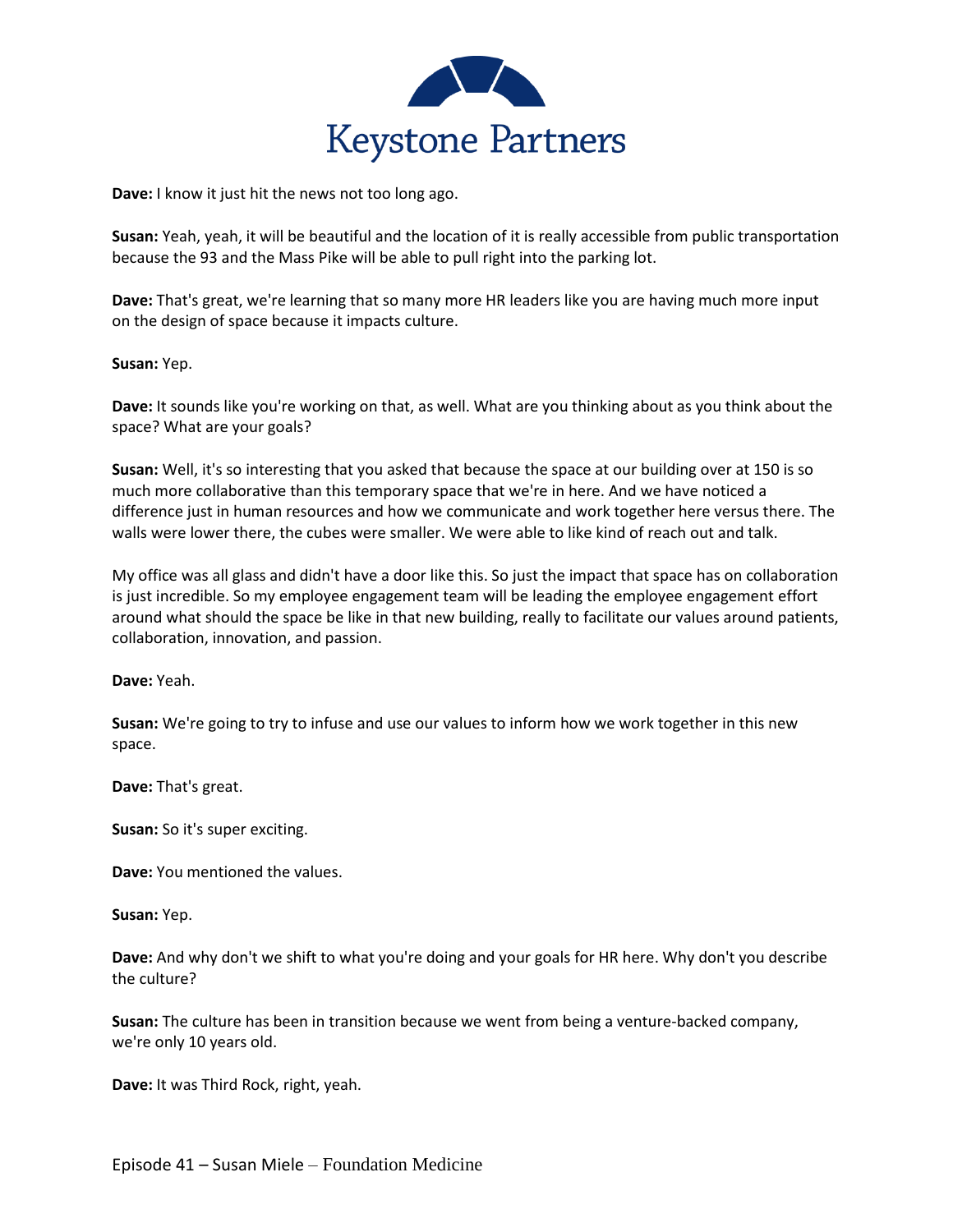

**Susan:** Third Rock backed startup to publicly traded, small kind of scrappy company, to now like some sizable scale grow, kind of semi-grown up company. So the culture has been really in transition during that time. So part of our work since we were purchased by Roche was to really reestablish, re-energize, redefine what is the culture that we want Foundation Medicine to have.

We started that work really by refreshing our core values. I briefly said them and I'll say them again: collaboration, patients, passion, and innovation. So we are now infusing those values across all of our people programs, to really get some consistency in how the culture feels and seems when you walk into any Foundation Medicine space or you talk to any Foundation Medicine employee. It won't be just here's our mission, but here's how, through our values, we're going to achieve that mission.

So, our work this past year since we were purchased, we want our own unique culture. We don't want to be subsumed by the Roche Genentech machine. So how do we establish that? And for me, as an academic in this world of HR, starting with the core values and making sure that people really understand what those are. And that we start to live them, and hire to them, and develop to them, and measure to them was really important. We're right in the middle of that right now, and we have really…

**Dave:** Would you say that core values, is that owned by HR?

**Susan:** No, it's owned by the executive team. And so we had a wonderful, no pun intended, foundation to build from, but we needed to evolve that to be our own from an executive team, and also to help us scale. And help be simple enough, as simple as our mission so that we could rally around it in all of our work that we do.

**Dave:** Susan, I know from when I worked with you and knowing you over these years, that org design is really one of your passions. Can you describe the design of your team and maybe the evolution you expect as you grow even bigger?

**Susan:** From my perspective, when I think about org design, I think about first, what is it that we're trying to accomplish from a strategy perspective? So you can do it at the macro level, which is the business level, what are you trying to accomplish from a strategy perspective, and then design the organization to that, which is very much what we did at Omgeo and was a big part of sort of the success of that entity. So that's like the enterprise-wide org design.

When I think about it from HR, it's not dissimilar, but it's on like a smaller scale, which is what is the business strategy, therefore what's the HR strategy, therefore how do we need to structure ourselves? I have been searching a little bit for the more contemporary way of thinking about HR structure because I am really actually structured in a rather traditional way, which is business partners on the front end, and centers of excellence on the back end. And I think we actually need a more nimble model. I see us evolving into collapsing those in some way, to more talent platforms and a different, easier way to deliver HR services. I'm really trying to put my org design hat back on and think about how we can do something a little bit more creatively.

**Dave:** How do you evolve as the needs of the organization evolve and grow?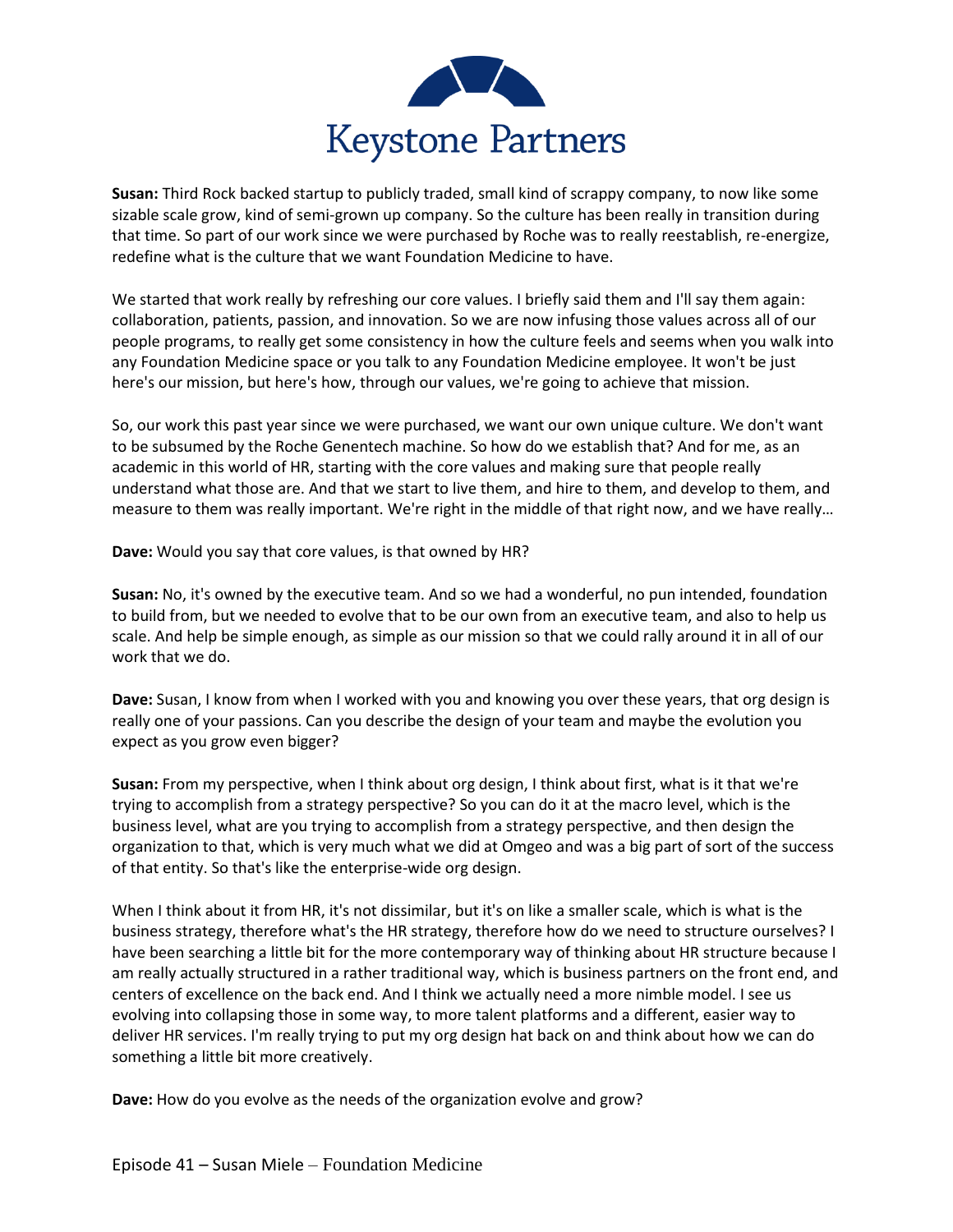

**Susan:** Yeah, and just the needs of employees, right. Like if you think about generationally just how more constant feedback, it's just like the collaboration space, the way that people work together now is just very, very different. So the way that we give feedback should be different, the way that we develop people has to be different.

We have to be thinking about the needs of the employees to enable the highest level of engagement, as well as the highest level of performance to enable our strategy. We have a sense of urgency in terms of the science of cancer is moving so fast. Everybody who works here is like we can't slow down.

**Dave:** Yeah. Susan, I want to ask you about how you build your team because you have a strong track record of developing HR leaders. I mean, I can think about just two people that came into our organization when you were at Camden that were really in administrative roles, and now they're both HR executives, and other organizations, you've done that, as well.

How do you spot talent and how do you develop it? You, personally, in your teams?

**Susan:** I do practice what I preach when it comes to org design. So first I think about, okay, what is it that we're trying to accomplish? What's the role? And trying to really define the role well before I try to find the person to do the role, because a lot of times you kind of get attracted to like a person, or a set of skills, but it doesn't always match up to accomplish what you need.

When I came to Foundation, I did the same thing I've done in most, which is like step back and be like, okay, what's the strategy? What's the structure? And then who are the people? Right. And what I have learned over many years is the more diverse the team of HR people working for me, with me, the more successful we'll be. Over the last many years, I've really evolved to make sure that we're hiring people who are passionate about HR for its impact it can make on the business, as opposed to HR for the sake of HR. So philosophically, I would say that's my primary underlying philosophy, which is if we're not impacting the business, then we're not successful.

**Dave:** Right, how do you link what HR is doing, the people strategy and culture, how do you link that to people that don't work primarily in that space, inside the organization? How do you make the connection for the organization?

**Susan:** We always, since my early, early days in HR was to have some specific measures around how we were impacting the business. At Foundation Medicine, it's really easy because we are killing it on our hiring goals and if we weren't, we wouldn't be able to meet the business, we wouldn't be able to execute. So this particular measure of success is recruiting top talent, it's really tangible and easy.

## **Dave:** Right.

**Susan:** Other places it hasn't been, right. It's been more retention or development. And then you have to really put in some specific things that you're measuring. When I worked with Ginger, one of the things we've worked on was a top talent program, and one of the sort of success elements of that was having many different ways to look at this program, and measure was it effective, and was it helping to achieve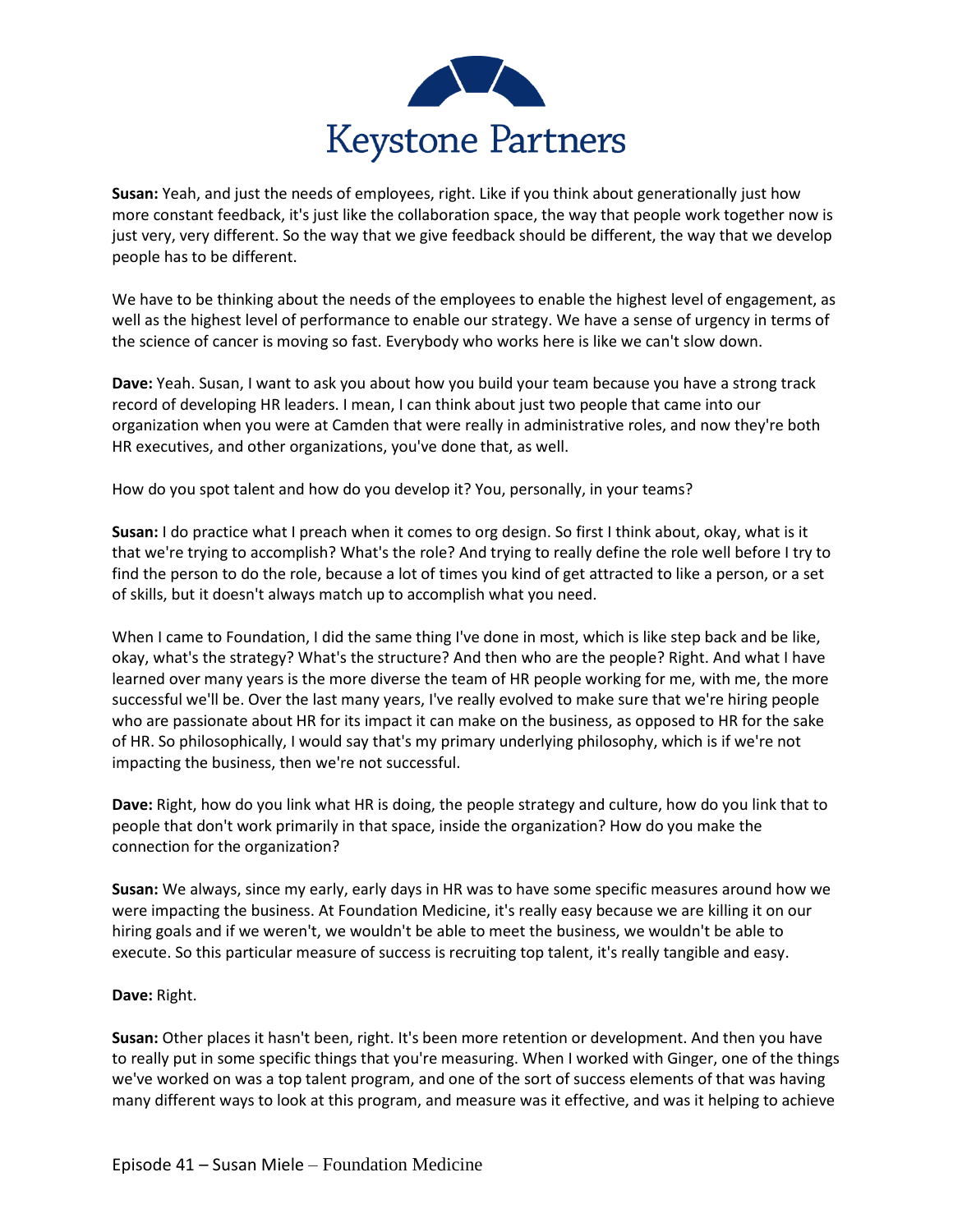

what it was meant to achieve? We looked at things like how many internal promotions were made at director level? What was the uptake on the development initiatives? Were the executives engaged in the mentoring? Were they seeing progress? Were the projects that were done by the mentor teams successful and implemented? So you have to measure it, but I'm not a data person. It can be qualitative. I know a lot of HR teams are moving complicated analytics.

**Dave:** Sure.

I think Google does a lot in that area, right?

**Susan:** Yeah, between now and the time I retire, that is not an aspiration of mine. But I do challenge us continually to measure if we're investing in a program, how are we going to measure its success, and how are we going to measure success, not by people liking it, by actually making an impact.

**Dave:** How do you stay unflappable? No matter what's going on, you don't seem like you're overlystressed. How do you do it?

**Susan:** I would say that's another evolution. Earlier in my career, I took it very seriously. I thought I was personally curing cancer care. I learned that you can't want something for the company, or the CEO, or for anybody really, more than they want it themselves. And I felt like I had to start incorporating that into my philosophical way of thinking.

**Dave:** Was there a moment that the light bulb went off for you on that?

**Susan:** I was driving so hard, that I got sick.

**Dave:** Yeah.

**Susan:** I was like, oh.

**Dave:** So you never did that again.

**Susan:** I never did that again. And partly, at that time when I left, I spent two weeks at a yoga retreat, that has helped me to stay pretty balanced. I would not say that I am unflappable. That is a little bit of a…

**Dave:** There's some flapping.

**Susan:** Yeah.

**Dave:** Susan, what advice would you give to your 30-year-old self if you could write a letter and send it back to Susan Miele of 30 years old?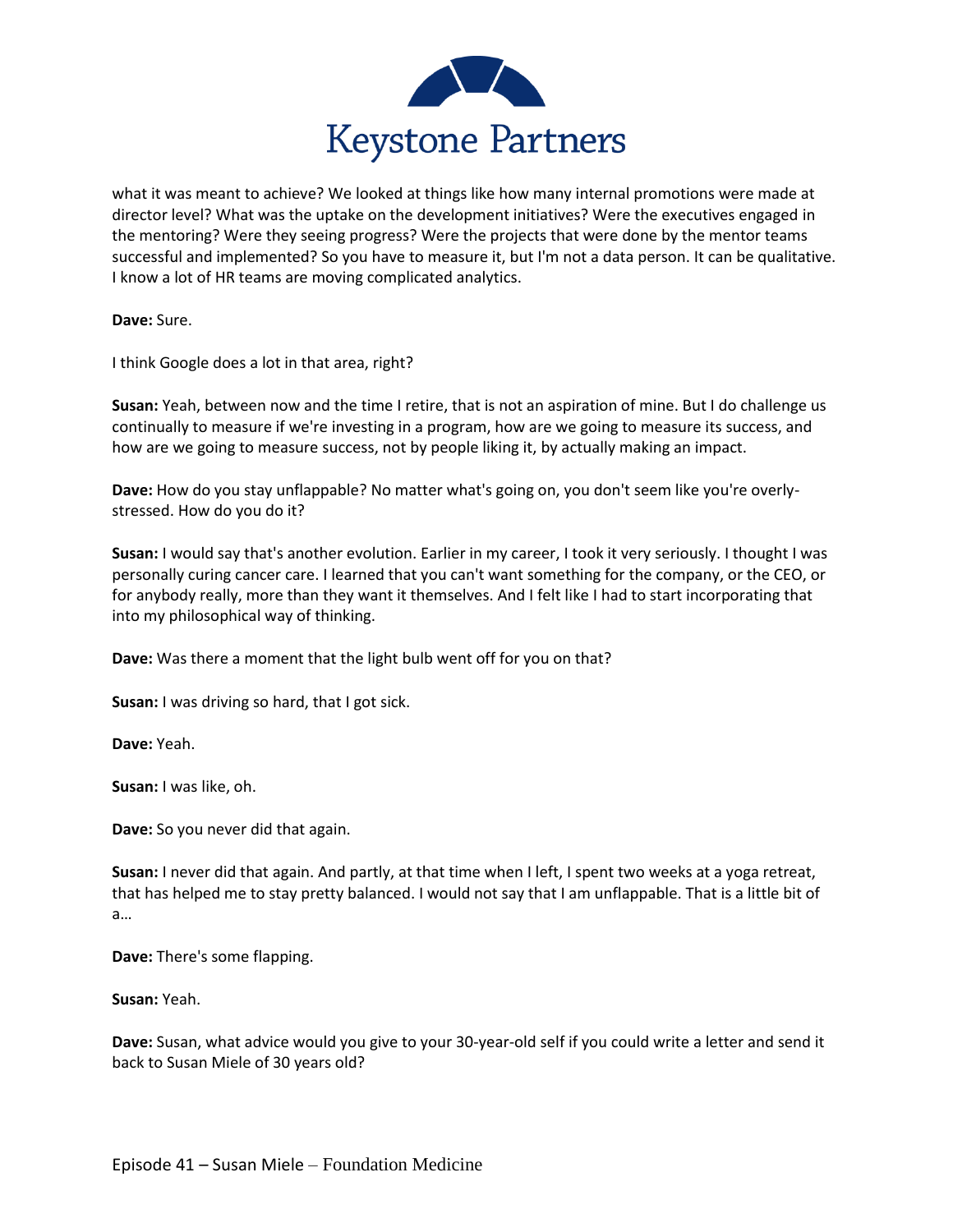

**Susan:** Don't take anything too seriously. It is not your problem to solve, and you're not responsible for the success or failure of the entire company. And I think a lot of people in their mid-career, mid-30s to early 40s, they're so career motivated and so want to get to whatever place they're trying to get to.

## **Dave:** Right.

**Susan:** And when I was at Thompson, I thought my next step was the next biggest job at Thompson, and then it was the next biggest job after that, and then it was going to be the biggest HR job ever, and my career was defined very linearly, and it was sort of like a conveyor belt. Like I was just going to keep going, and going, and going.

**Dave:** Susan, we produce this podcast at Keystone in cooperation with the Northeast Human Resources Association, and have a young professionals group, and we have the young professionals question of the podcast, which Meghan Mandino, the Producer of The Hennessy Report is going to ask you right now.

**Meghan Mandino:** As an advocate for talent management and employee engagement, did you yourself ever have a mentor?

**Susan:** I did. My very first HR boss was what I would consider my biggest mentor. I've had many over the years, people I've gone to for advice and wisdom, and input into career decisions. But my very first HR boss was really the one who I think I learned the most from because of the story I told earlier, which is she refused to have HR take any kind of back seat to anything. It just wasn't even a question. It was like we were and always had a seat at the table from my very first job. And now, HR in many, many companies has achieved that, but not everywhere. And I guess my advice to young HR professionals would be don't go anywhere where you don't have an ability to have an impact on the business because then you're doing HR for HR's sake.

**Dave:** Susan, what's an interesting fact about you that we couldn't find on LinkedIn?

**Susan:** That I'm a Certified Yoga and Pilates Instructor.

**Dave:** Oh, yes. I knew that.

**Susan:** Couldn't find that anywhere though.

**Dave:** Now everybody else does.

What's a book or an idea that changed your life?

**Susan:** The book that I think was most impactful for me was *How Yoga Works*. It's a parable. It talks about how to let go. And it was very important in that time in my life where I was trying to figure out how to both be a successful professional and not take it too seriously. And there's a particular line where it's like, "A pen is just a pen because you give it meaning to be a pen. And if you didn't, it wouldn't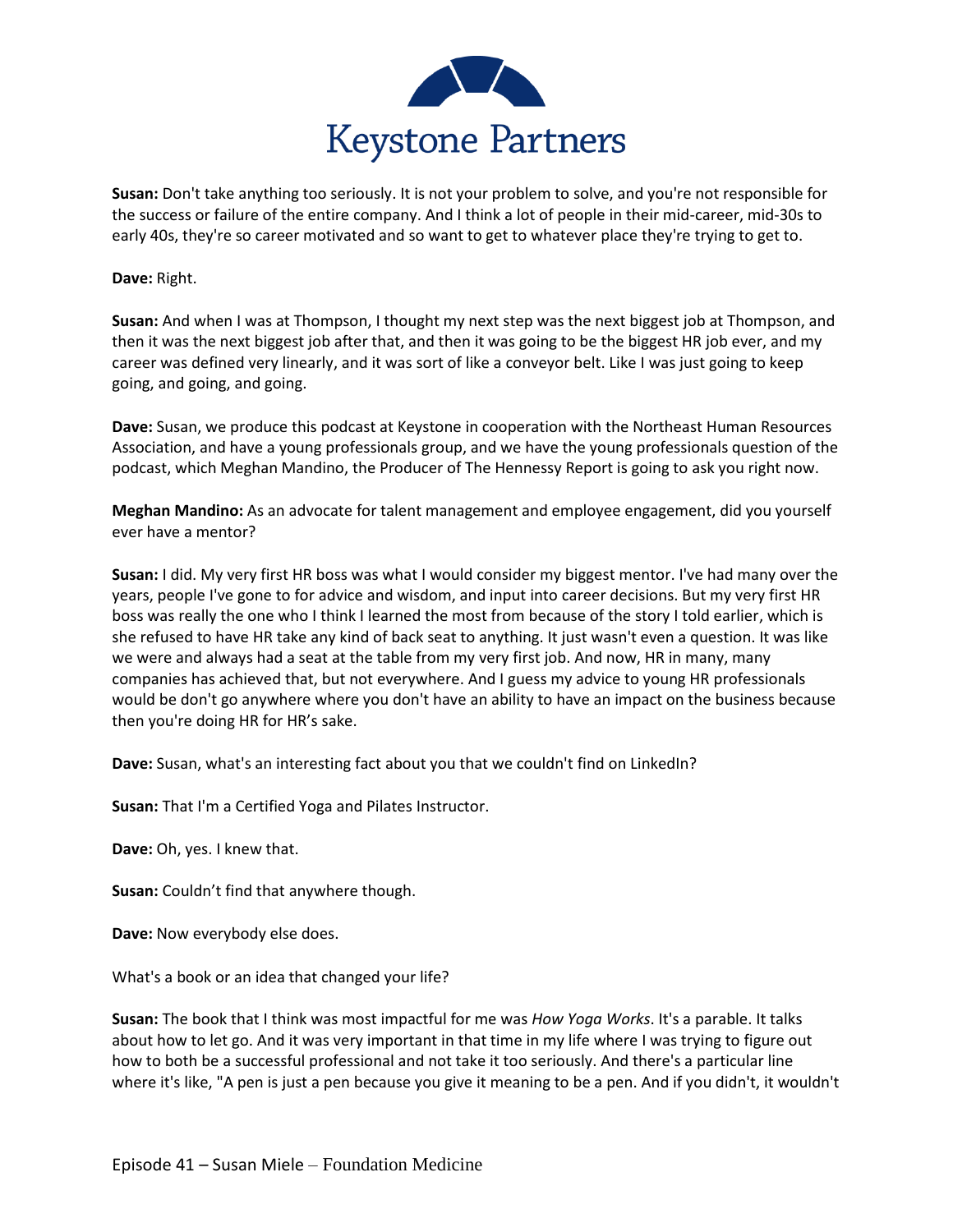

be a pen, it would be something else." So it's a very interesting parable about life and about how you give things meaning. And if you don't give them meaning, they don't have any ability to control you.

**Dave:** Impact you, yeah. That's great.

If you could go to dinner with any person, who would it be? And why?

**Susan:** Bill Clinton. I mean his story, what he did…

**Dave:** Where he came from.

**Susan:** …and he got to where he was and how he comported himself. Good, bad or otherwise, and how he came out the other side of that was amazing. It's fascinating what he does now for the goodness of the world. Right. So he came from a very humble upbringing and he was just iconic in a time in my life where I was paying a lot of attention to that, and I'd love to hear his side of the story and how he came out the other side, really relatively untouched. Right? I watched it so intently and I just thought, I would love to…

**Dave:** Hear what he has to say.

**Susan:** …hear what he has to say.

**Dave:** Yeah, interesting.

**Susan:** And not even saying I would like it, or that I agree with that it.

**Dave:** Right. You're just fascinated by it, yeah.

**Susan:** Curious about it.

**Dave:** Yeah. Well, thank you, Susan. Thanks for being a guest on the podcast.

**Susan:** Great to see you, Dave.

**Dave:** Great to see you, too.

**Recorded Message**: Thank you for listening to The Hennessy Report from Keystone Partners. Be sure to subscribe to listen to all of our conversations with leaders in HR. Go to keystonepartners.com and click on the podcast button.

The information, opinions, and content presented in this podcast are for general information only. Views, thoughts, and opinions expressed in the podcast belong solely to the speaker, and not necessarily to the speaker's employer, organization, committee or other group or individual.